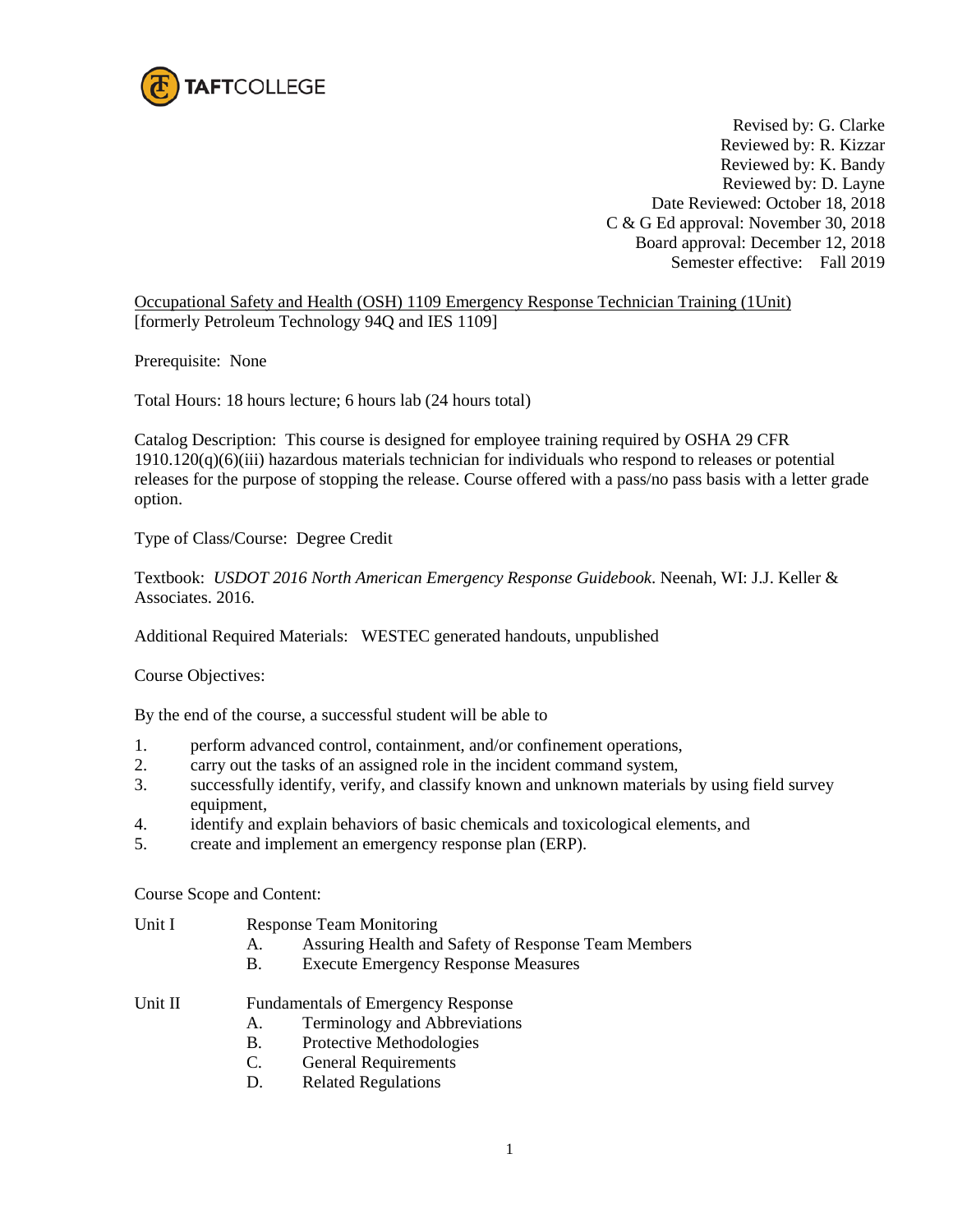

| Unit III | <b>Unified Command</b>                          |                                                 |  |
|----------|-------------------------------------------------|-------------------------------------------------|--|
|          | Α.                                              | Definition                                      |  |
|          | <b>B.</b>                                       | Functions                                       |  |
|          | $C_{\cdot}$                                     | <b>Incident Command Structure</b>               |  |
|          | D.                                              | National Interagency Incident Management System |  |
|          | E.                                              | Reporting and Relieving Protocols               |  |
|          | F.                                              | <b>Assuming Positions</b>                       |  |
|          | G.                                              | <b>Termination Procedures</b>                   |  |
| Unit IV  | North American Emergency Response Guide (NAERG) |                                                 |  |
|          | А.                                              | Purpose                                         |  |
|          | $\mathbf{B}$ .                                  | <b>Information Provided</b>                     |  |
|          | $\mathcal{C}$ .                                 | How to Use                                      |  |
| Unit V   | <b>Elements of Emergency Response</b>           |                                                 |  |
|          | Α.                                              | Emergency Response Plan (ERP)                   |  |
|          | B.                                              | Recognizing Emergency                           |  |
|          | C.                                              | <b>Reporting Releases</b>                       |  |
|          | D.                                              | <b>Isolation and Protection</b>                 |  |
|          | $E_{\rm c}$                                     | <b>Risk Assessment</b>                          |  |
|          | $F_{\cdot}$                                     | <b>Control Operations</b>                       |  |
|          | G.                                              | Hazardous Substance Identification              |  |

H. Decontamination

Lab Content:

- 1. Practice scenarios for decision-making in response to HAZMAT spills and releases<br>2. Institution of the Incident command system
- 2. Institution of the Incident command system<br>3. Set up and practice decontamination techniq
- 3. Set up and practice decontamination techniques<br>4. Use of NAERG in a field situation
- Use of NAERG in a field situation

Learning Activities Required Outside of Class: None

Methods of Instruction:

- 1. Lecture<br>2. Discussi
- 2. Discussion<br>3. Multimedia
- 3. Multimedia Presentations
- 4. Hands-on practical exercises

Methods of Evaluation:

- 1. Written final exam
- 2. Performance observation of student operation

## Supplemental Data:

| TOP Code:                 | 095670: Indus Occupational Safe Health |
|---------------------------|----------------------------------------|
| <b>SAM Priority Code:</b> | C: Clearly Occupational                |